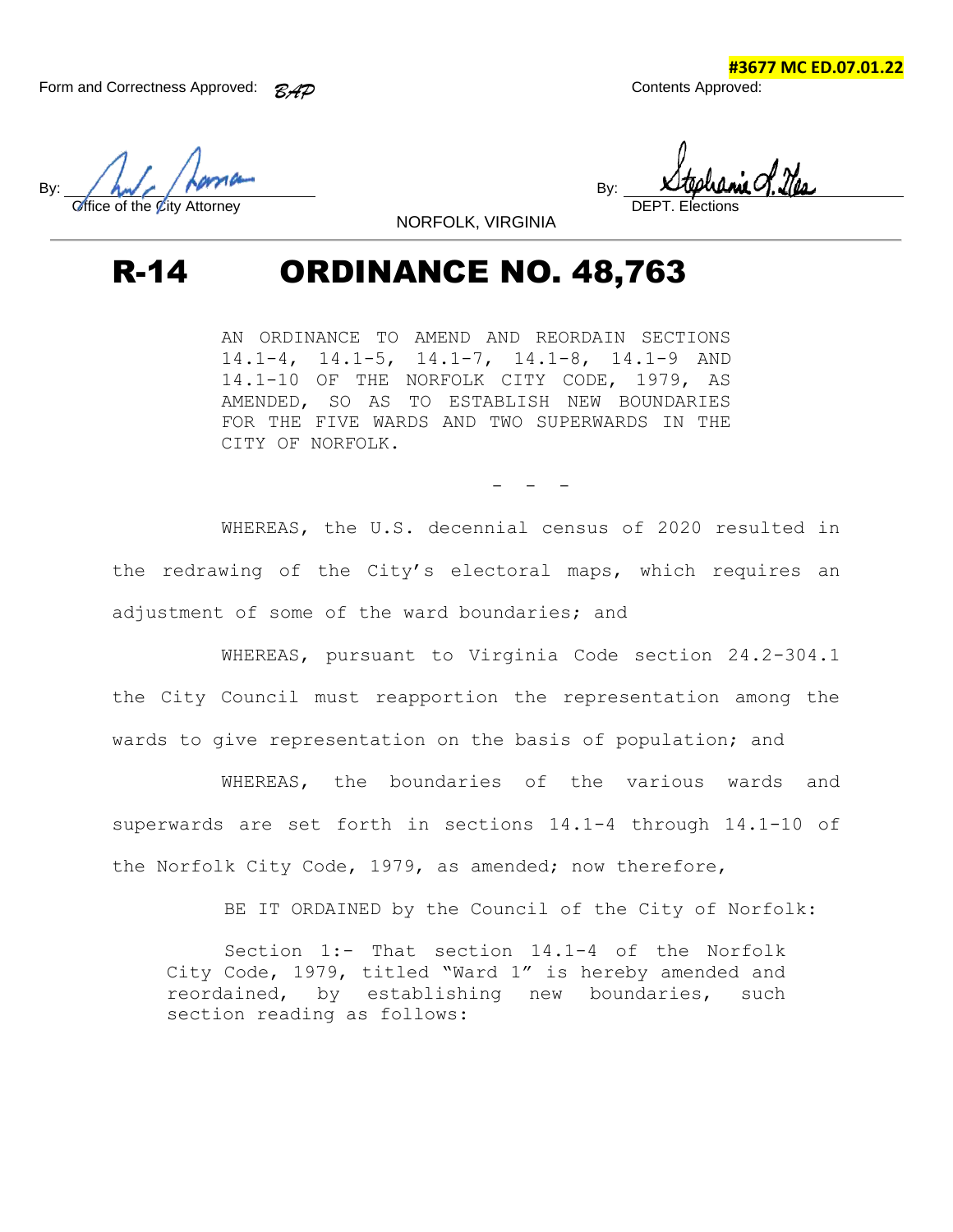Sec. 14.1-4. Ward 1.

Ward No. 1 shall consist of that part of the City of Norfolk which is bounded as follows:

Beginning at the intersection of Granby Street and Kingsley Lane; thence westerly along Kingsley Lane to the western right-of-way line of a forty-foot private road as shown on that certain plat entitled "Riverpoint Apartments," dated May, 1949, and recorded in the City of Norfolk Clerk's Office of the Circuit Court in Map Book 13 at Page 71; thence northerly and westerly along the western and southern right-of-way lines of said forty-foot private road to the centerline of the Lafayette River; thence westerly along the centerline of the Lafayette River to the Elizabeth River; thence northerly and northeasterly along the corporate limits line of the city to the intersection of the corporate limits line of the city and Interstate Highway Route 64 and the shore line of the Chesapeake Bay; thence meandering easterly and southeasterly along the shore line of the Chesapeake Bay to its intersection with the extension of the eastern right-of-way line of 3rd View Street extended to the shoreline of the Chesapeake Bay; thence southwesterly along the said extension of the eastern right-of-way line extended to its intersection with Ocean View Avenue; thence southeasterly along Ocean View Avenue to its intersection with Tidewater Drive; thence southeasterly along Tidewater Drive to its intersection with Mason Creek Road; thence southwesterly along Mason Creek Road to its intersection with W. Government Avenue; thence northwesterly along W. Government Avenue to its intersection with Interstate Highway Route 64; thence southerly along Interstate Highway Route 64 to its intersection with the northern line of Block 2 as shown on that certain plat entitled, "Corrected Replat of Subdivision of Lots 6, 7 & 8, Block 2, Willoughby Bay Corp.," dated November, 1926, and recorded in the City of Norfolk Clerk's Office of the Circuit Court in Map Book 6 at Pages 54A & 54B; thence northwesterly along said northern line of Block 2 to the west line of Lot 10, in said Block 2;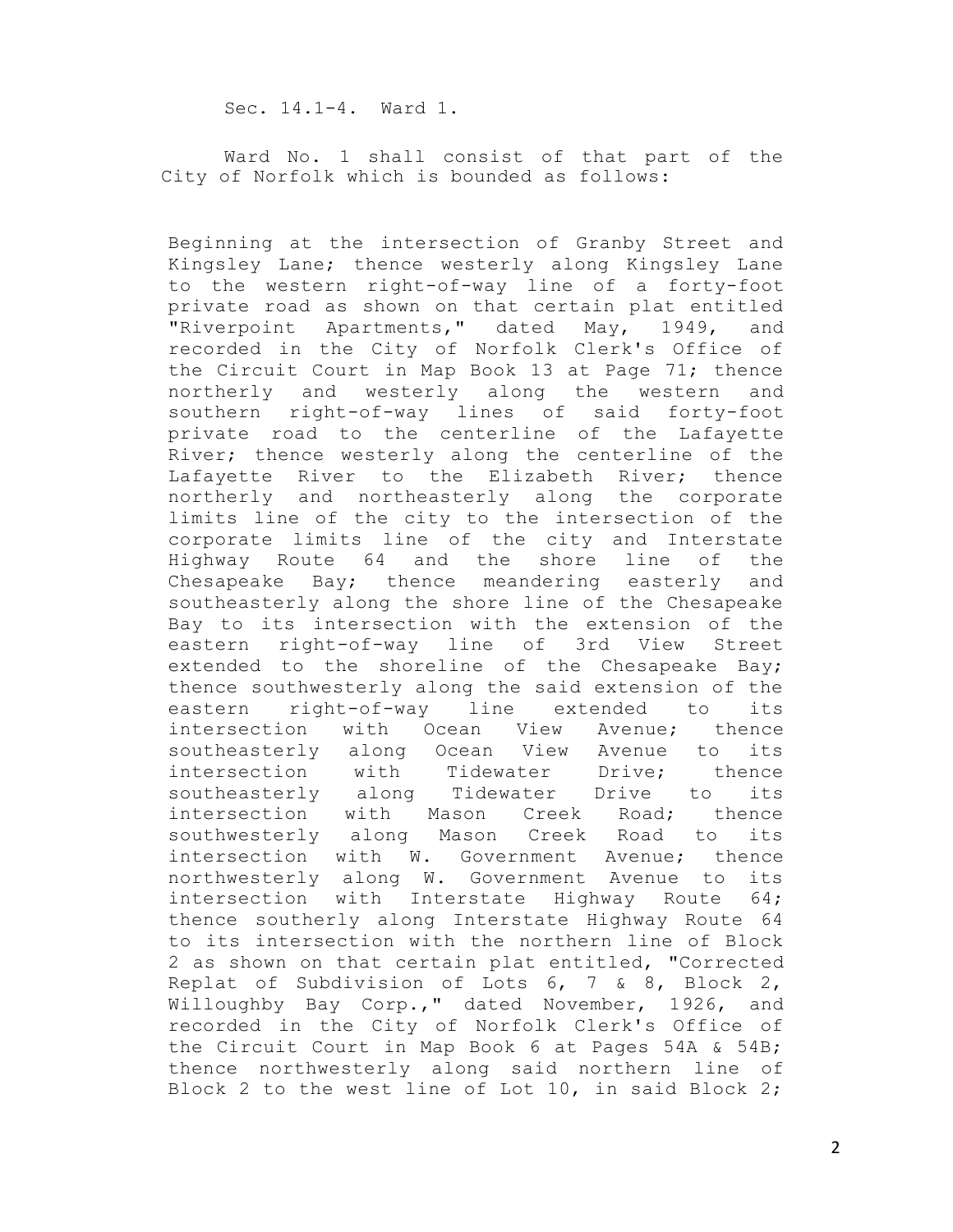thence southwesterly along the west line of Lot 10 in said Block 2 to its intersection with Orange Avenue; thence southeasterly along Orange Avenue to its intersection with Rippard Avenue; thence southwesterly along Rippard Avenue to its intersection with Ridgewell Avenue; thence southeasterly along Ridgewell Avenue to its intersection with West Patrol Road; thence southwesterly along West Patrol Road to its intersection with 1st View Street; thence southwesterly along 1st View Street to its intersection with Bay Avenue; thence easterly along Bay Avenue to the intersection of Hammett Avenue; thence northerly along Hammett Avenue to the intersection of Tidewater Drive; thence southeasterly along Tidewater Drive to its intersection with Interstate Highway Route 64; thence northwesterly along Interstate Highway Route 64 to its intersection with E. Little Creek Road; thence southwesterly along E. Little Creek Road to its intersection with the Norfolk and Southern Railway; thence northwesterly along the Norfolk and Southern Railway to its intersection with Granby Street thence southwesterly along Granby Street to the point of beginning.

Section 2:- That section 14.1-5 of the Norfolk City Code, 1979, titled "Ward 2" is hereby amended and reordained, by establishing new boundaries, such section reading as follows:

Sec. 14.1-5. Ward 2.

Ward No. 2 shall consist of that part of the City of Norfolk which is bounded as follows:

Beginning at the intersection of Granby Street and Kingsley Lane; thence northeasterly along Granby Street to the intersection with the Norfolk and Southern Railway; thence southeasterly along the Norfolk and Southern Railway to its intersection with E. Little Creek Road; thence easterly along E. Little Creek Road to its intersection with Interstate Highway Route 64; thence southeasterly along Interstate Highway Route 64 to its intersection with Tidewater Drive; thence southerly along Tidewater Drive to the intersection of Lafayette Boulevard; thence westerly and southwesterly along Lafayette Boulevard to the intersection of Villa Circle; thence northwesterly along Villa Circle to the intersection of Rialto Place; thence southwesterly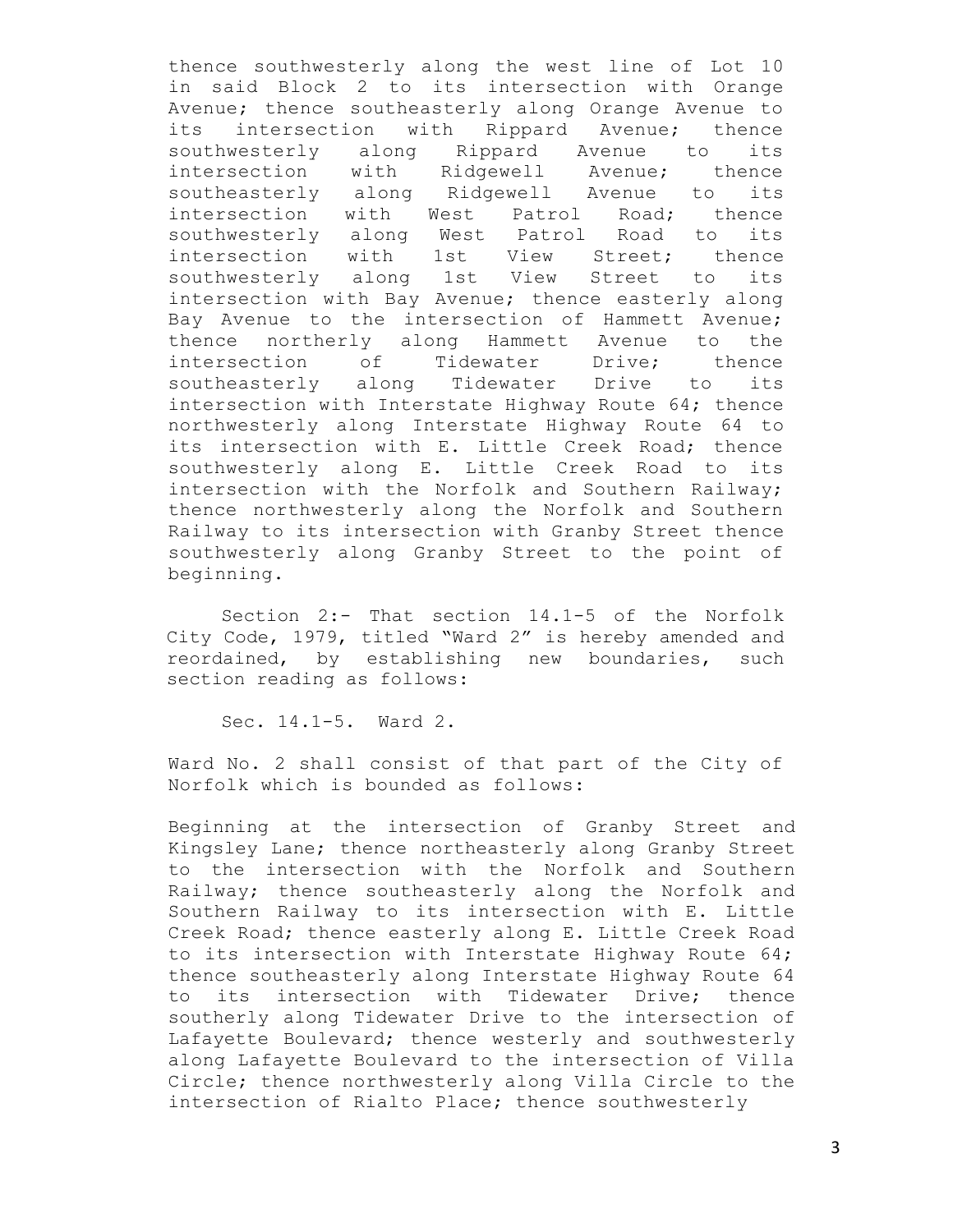along Rialto Place to the intersection of Druid Circle; thence westerly along Druid Circle to its intersection with Leo Street and 30th Street; thence southwesterly along 30th Street to the intersection of Gazel Street; thence southeasterly along Gazel Street to the intersection of 29th Street; thence southwesterly along 29th Street to the intersection of Church Street; thence southeasterly along Church Street to the intersection of Norfolk and Southern Railway property; thence westerly along the Norfolk and Southern Railway property to its intersection with Monticello Avenue; thence southerly and southeasterly along Monticello Avenue to the intersection of St. Pauls Boulevard; thence southeasterly and southwesterly along St. Pauls Boulevard to the intersection of Waterside Drive; thence easterly along Waterside Drive to the intersection of the Berkley Bridge; thence southerly along the Berkley Bridge to the centerline of the Eastern Branch of the Elizabeth River; thence westerly along the centerline of the Eastern Branch of the Elizabeth River to the centerline of the Elizabeth River; thence northwesterly and northerly along the centerline of the Elizabeth River to the centerline of the Lafayette River; thence northerly and easterly along the centerline of the Lafayette River to its intersection with the extension of the southern right-of-way line of a forty-foot private road as shown on that certain plat entitled "Riverpoint Apartments," dated May, 1949, and recorded in the City of Norfolk Clerk's Office of the Circuit Court in Map Book 13 at Page 71; thence easterly and southerly along the said extension and the southern and western right-of-way lines of the 40-foot private road to the intersection of Kingsley Lane; thence easterly along Kingsley Lane to the point of beginning.

Section 3:- That section 14.1-7 of the Norfolk City Code, 1979, titled "Ward 4" is hereby amended and reordained, by establishing new boundaries, such section reading as follows: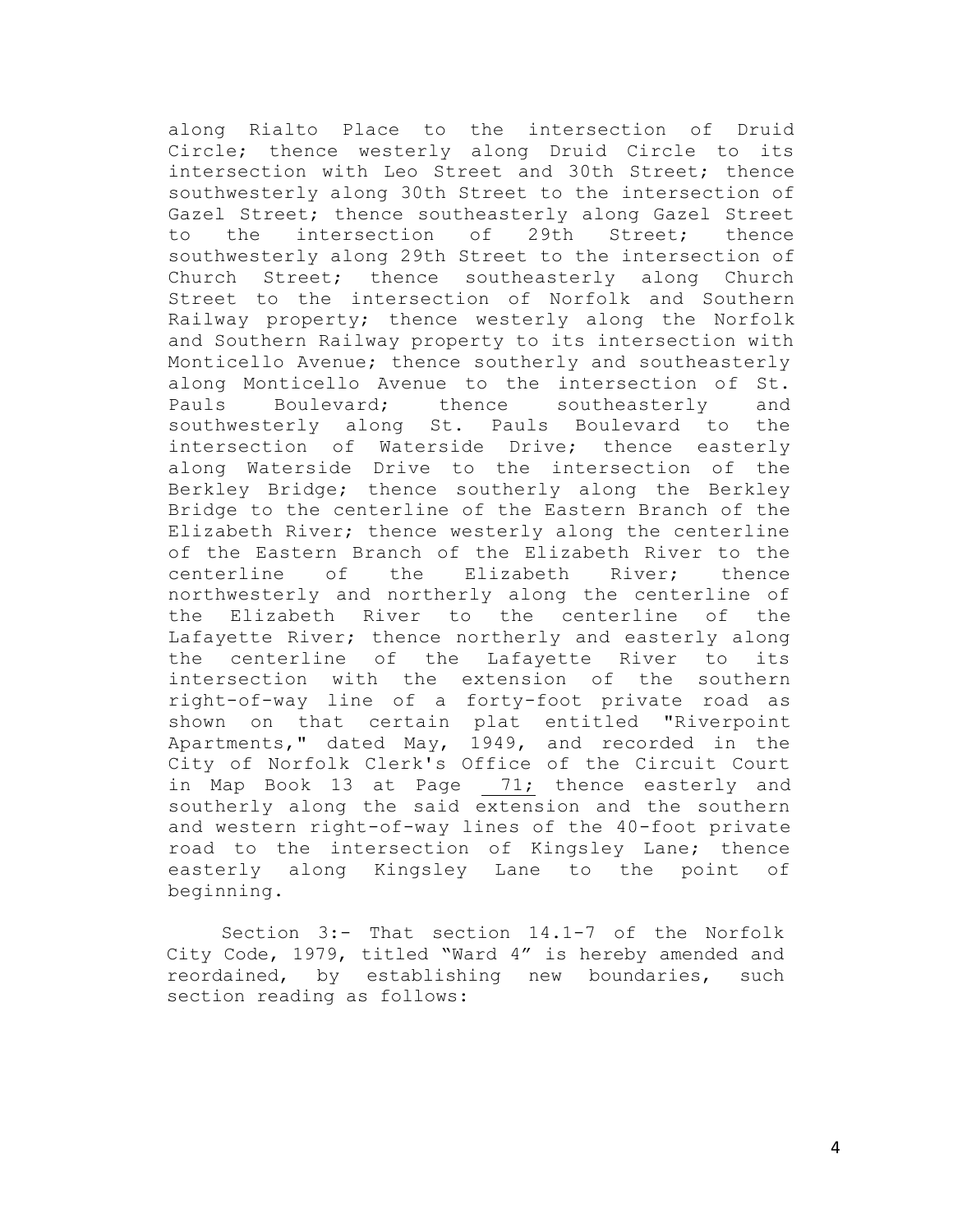Sec. 14.1-7. Ward 4.

Ward No. 4 shall consist of that part of the City of Norfolk which is bounded as follows:

Beginning at the intersection of N. Military Highway and Longdale Drive; thence northeasterly to the intersection of Fordwick Drive; thence southeasterly along Fordwick Drive to the northwest corner of Parcel "A" (6610 Fordwick Drive) as shown on that certain plat entitled "Revised Plat of Part of Subdivision of Meadowbrook Terrace", dated May 02, 1961," and recorded in the City of Norfolk Clerk's Office of the Circuit Court in Map Book 18, at Page 85; thence northerly and easterly along the northern boundary line of said Parcel A to its intersection with the northern line of that certain subdivision plat entitled "Subdivision of 'Bromley' Incorp. Princess Anne County, Va.," dated February, 1955, and recorded in the City of Virginia Beach clerk's office of the circuit court in Map Book 38, at Page 40; thence northeasterly along the north boundary line of said "Bromley" subdivision plat to its eastern boundary line; thence north to the centerline of the southern branch of the western branch of Lake Whitehurst; thence northeasterly along the centerline of the southern branch of the western branch of Lake Whitehurst to its intersection with the centerline of the western branch and the centerline of the northern branch of the western branch of Lake Whitehurst; thence southeasterly along the centerline of the western branch of lake Whitehurst, across Azalea Garden Road to the centerline of Lake Whitehurst; thence northeasterly easterly and northeasterly along the centerline of Lake Whitehurst to a point opposite and southwest of the Lake Whitehurst spillway; thence northeasterly across the spillway to the intersection with Shore Drive; thence southeasterly along Shore Drive to the intersection of Shore Drive and the easterly corporate limits line of the City of Norfolk; thence meandering southerly along the easterly corporate limits line of the City of Norfolk and the westerly corporate limits line of the City of Virginia Beach to the intersection of the easterly corporate limits line of the city with Newtown Road; thence southwesterly along the easterly corporate limits line of the City of Norfolk as it follows Newtown Road to the intersection of the Eastern Branch of the Elizabeth River; thence westerly along the corporate limits lines of the cities of Norfolk, Virginia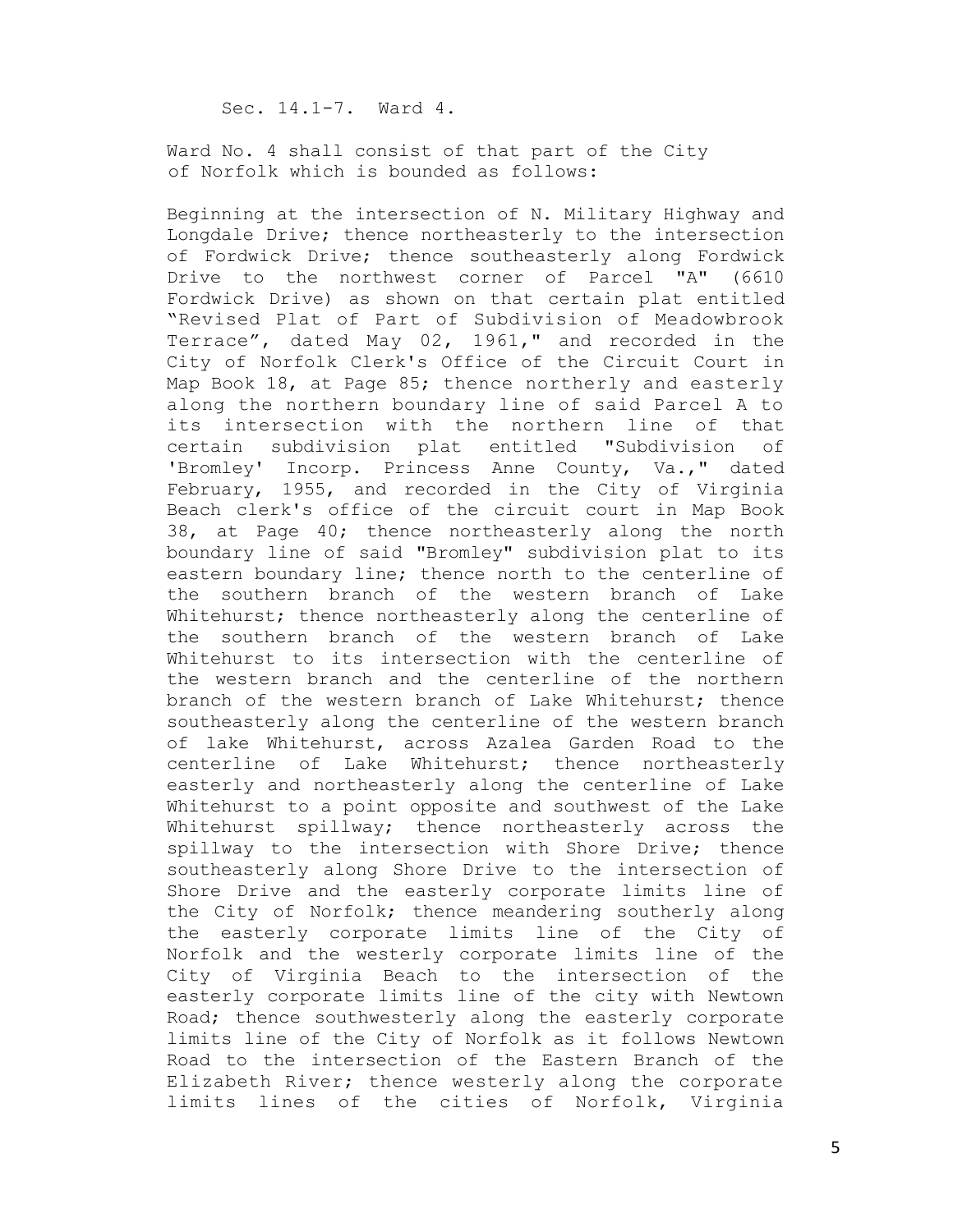Beach and Chesapeake as it follows the eastern branch of the Elizabeth River to the intersection of the Norfolk and Southern Railway property; thence southwesterly along the corporate limits line of the city, as it follows the Norfolk and Southern Railway property to its intersection with Berkley Avenue Extended; thence northwesterly along the corporate limits line of the city as it follows Berkley Avenue Extended to the intersection of Berkley Avenue Extended and Obendorfer Road; thence meandering southwesterly and westerly along the corporate limit lines of the cities of Norfolk and Chesapeake to its intersection with the southern branch of the Elizabeth River; thence northerly along the southern branch of the Elizabeth River to the intersection of the southern and eastern branches of the Elizabeth River; thence easterly along the eastern branch of the Elizabeth River to its intersection with the line of the Berkley Bridge; thence northerly along the line of the Berkley Bridge to the intersection of Waterside Drive; thence westerly along Waterside Drive to the intersection of St. Pauls Boulevard; thence northerly along St. Pauls Boulevard to the intersection of Monticello Avenue; thence northerly along Monticello Avenue to the intersection of the Norfolk and Southern Railway property; thence easterly and southerly along the Norfolk and Southern Railway property to the intersection of Corprew Avenue; thence easterly along Corprew Avenue to the intersection of Oaklawn Avenue; thence northerly along Oaklawn Avenue to the intersection of Virginia Beach Boulevard; thence easterly along Virginia Beach Boulevard to the intersection of Azalea Garden Road; thence northerly and northeasterly along Azalea Garden Road to the intersection of Azalea Garden Road and N. Military Highway; thence northwesterly along N. Military Highway to the point of beginning at the intersection of Military Highway and Longdale Drive.

Section 4:- That section 14.1-8 of the Norfolk City Code, 1979, titled "Ward 5" is hereby amended and reordained, by establishing new boundaries, such section reading as follows: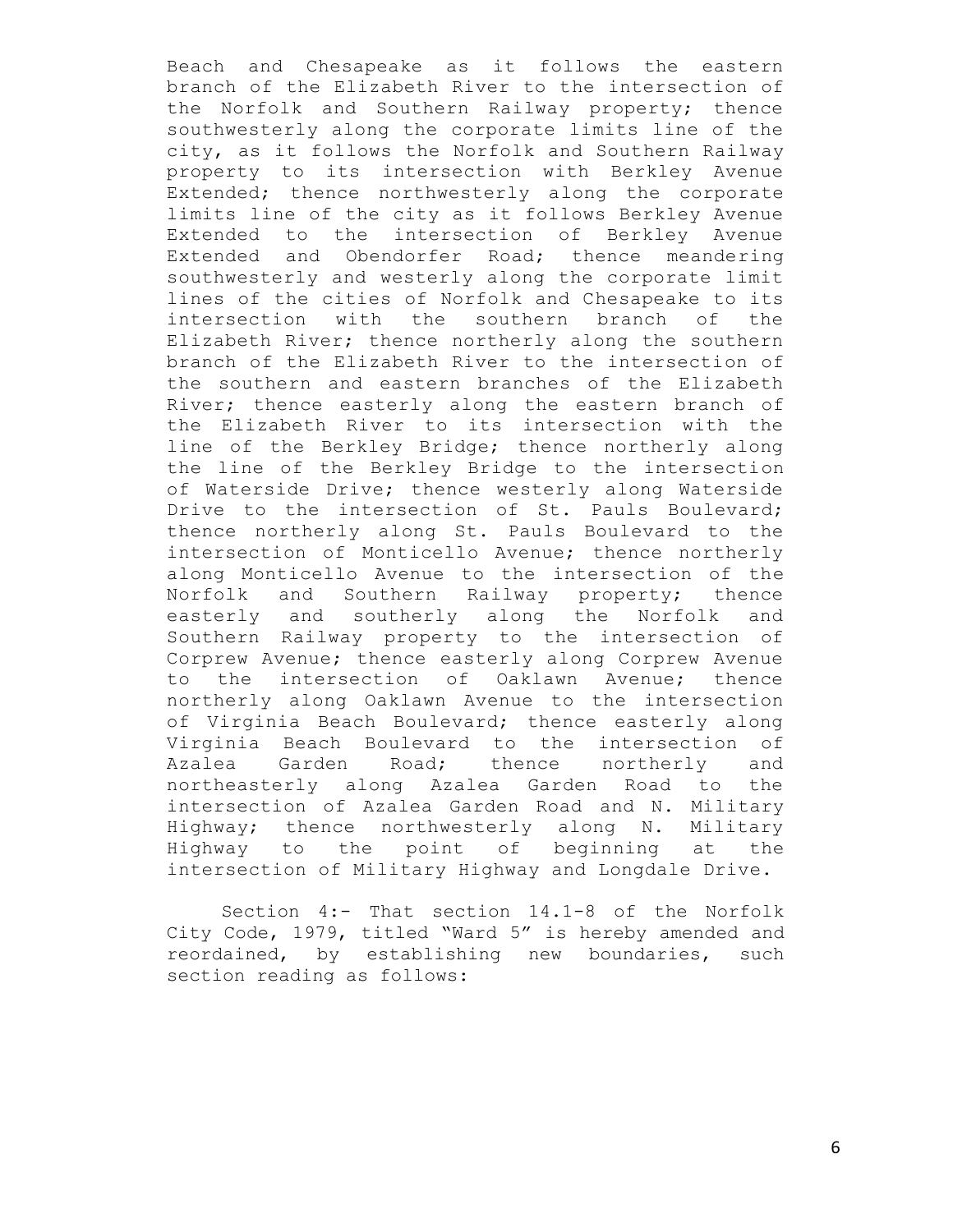Sec. 14.1-8. Ward 5.

Ward No. 5 shall consist of that part of the City of Norfolk which is bounded as follows:

Beginning at the intersection of N. Military Highway and Longdale Drive; thence northwesterly along N. Military Highway to the intersection of E. Little Creek Road thence westerly along E. Little Creek Road to the intersection of Tidewater Drive; thence northerly and northwesterly along Tidewater Drive to the intersection of Hammett Avenue; thence southerly along Hammett Avenue to the intersection of Bay Avenue; thence westwardly along Bay Avenue to its intersection with 1<sup>st</sup> View Street; thence northeasterly along 1st View Street to its intersection with West Patrol Road; thence northerly along West Patrol Road to its intersection with Ridgewell Avenue; thence northwesterly along Ridgewell Avenue to its intersection with Rippard Avenue; thence northeasterly along Rippard Avenue to its intersection with Orange Avenue; thence along Orange Avenue to the west line of Lot 10, Block 2, as shown on that certain plat entitled, "Corrected Replat of Subdivision of Lots 6, 7 & 8, Block 2, Willoughby Bay Corp.," dated November, 1926, and recorded in the City of Norfolk Clerk's Office of the Circuit Court in Map Book 6 at Pages 54A & 54B; thence northwardly along the west line of Lot 10 to the northern line of Block 2 on said plat; thence easterly along the northern line of Block 2 to its intersection with Interstate Highway Route 64; thence northerly along Interstate Highway Route 64 to its intersection with W. Government Avenue: thence southeasterly along W. Government Avenue to its intersection with Mason Creek Road; thence northeasterly along Mason Creek Road to its intersection with Tidewater Drive; thence<br>northwesterly along Tidewater Drive to its northwesterly along Tidewater Drive to its intersection with W. Ocean View Avenue; thence northwesterly along W. Ocean View Avenue to its intersection with the extension of the eastern right-of-way line of 3rd View Street extended northerly; thence northerly along said extension of 3rd View Street to the shore line of the Chesapeake Bay; thence southeasterly along the shore line of the Chesapeake Bay to the eastern corporate limit line of the City of Norfolk at Little Creek Inlet;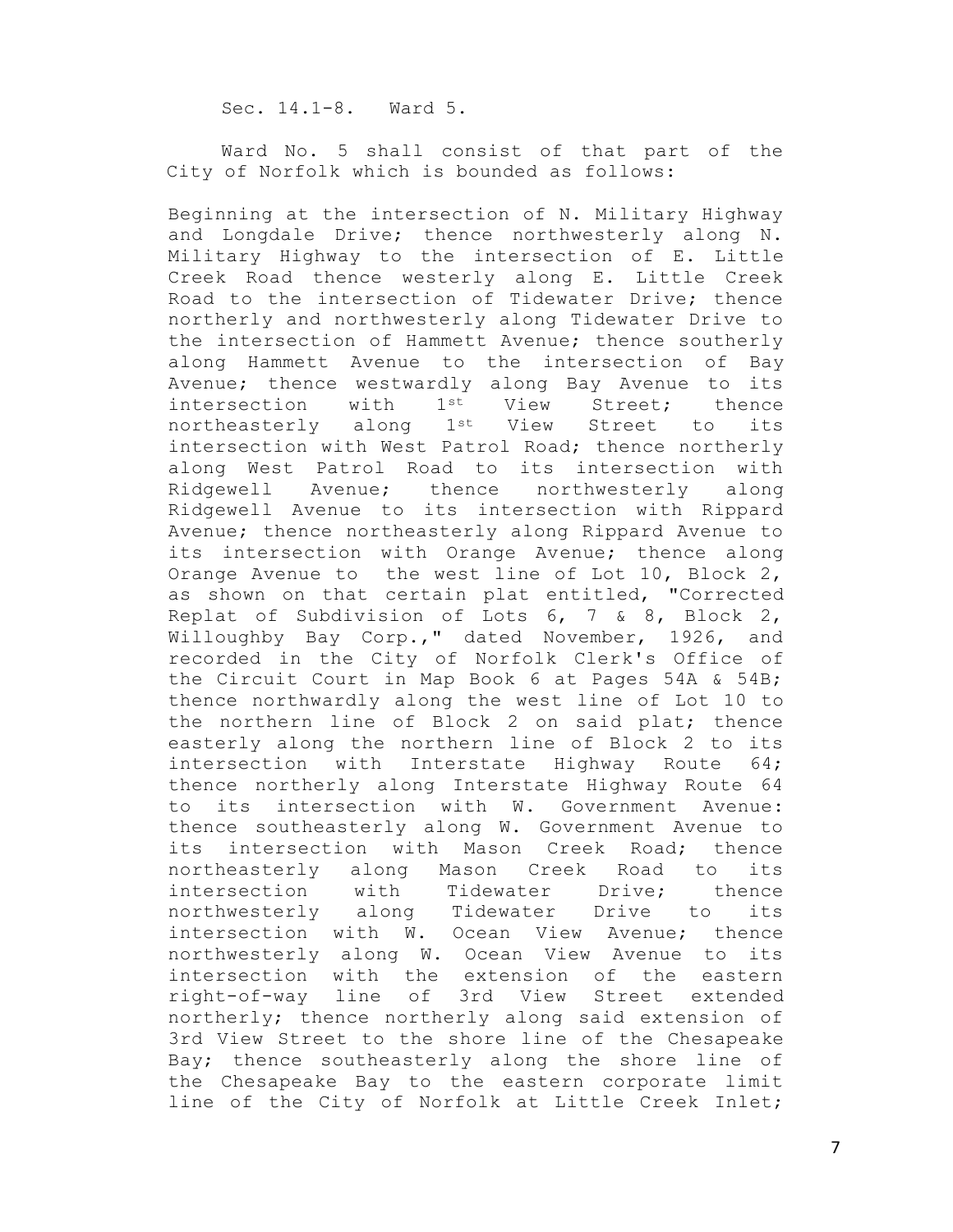thence southerly, westerly and southwesterly along the said eastern corporate limits lines of the cities of Norfolk and Virginia Beach to Shore Drive; thence continuing along the said eastern corporate limits line and Shore Drive to the intersection of the spillway at Lake Whitehurst; thence southwesterly across the spillway to the centerline of Lake Whitehurst; thence southwesterly, southerly and southwesterly to its intersection with the centerline of the western branch of Lake Whitehurst; thence northwesterly along the centerline of the western branch of Lake Whitehurst to its intersection with the centerlines of the northern and southern branches of the western branch of Lake Whitehurst; thence southwesterly along the centerline of the southern branch of the western branch of Lake Whitehurst to a point opposite and north of the northeast corner of property shown on that certain subdivision plat entitled "Subdivision of 'Bromley' Incorp. Princess Anne County, Va.," dated February, 1955, and recorded in the City of Virginia Beach clerk's office of the circuit court in Map Book 38, at Page 40; thence south to the said northeast corner; thence southwesterly along the north boundary line of said "Bromley" subdivision plat to the eastern boundary line of Parcel A as shown on that certain plat entitled "Revised Plat of Part of Subdivision of Meadowbrook Terrace", dated May 02, 1961 and recorded in the City of Norfolk Clerk's Office of the Circuit Court in Map Book 18, at Page 85; thence northerly and westerly along the northern boundary line of said Parcel A to its intersection with Fordwick Drive; to the intersection of Fordwick Drive; thence northwesterly along Fordwick Drive to the intersection of Longdale Drive; thence southwesterly along Longdale Drive to the point of beginning at N. Military Highway.

Section 5:- That section 14.1-9 of the Norfolk City Code, 1979, titled "Superward 6" is hereby amended and reordained, by establishing new boundaries, such section reading as follows: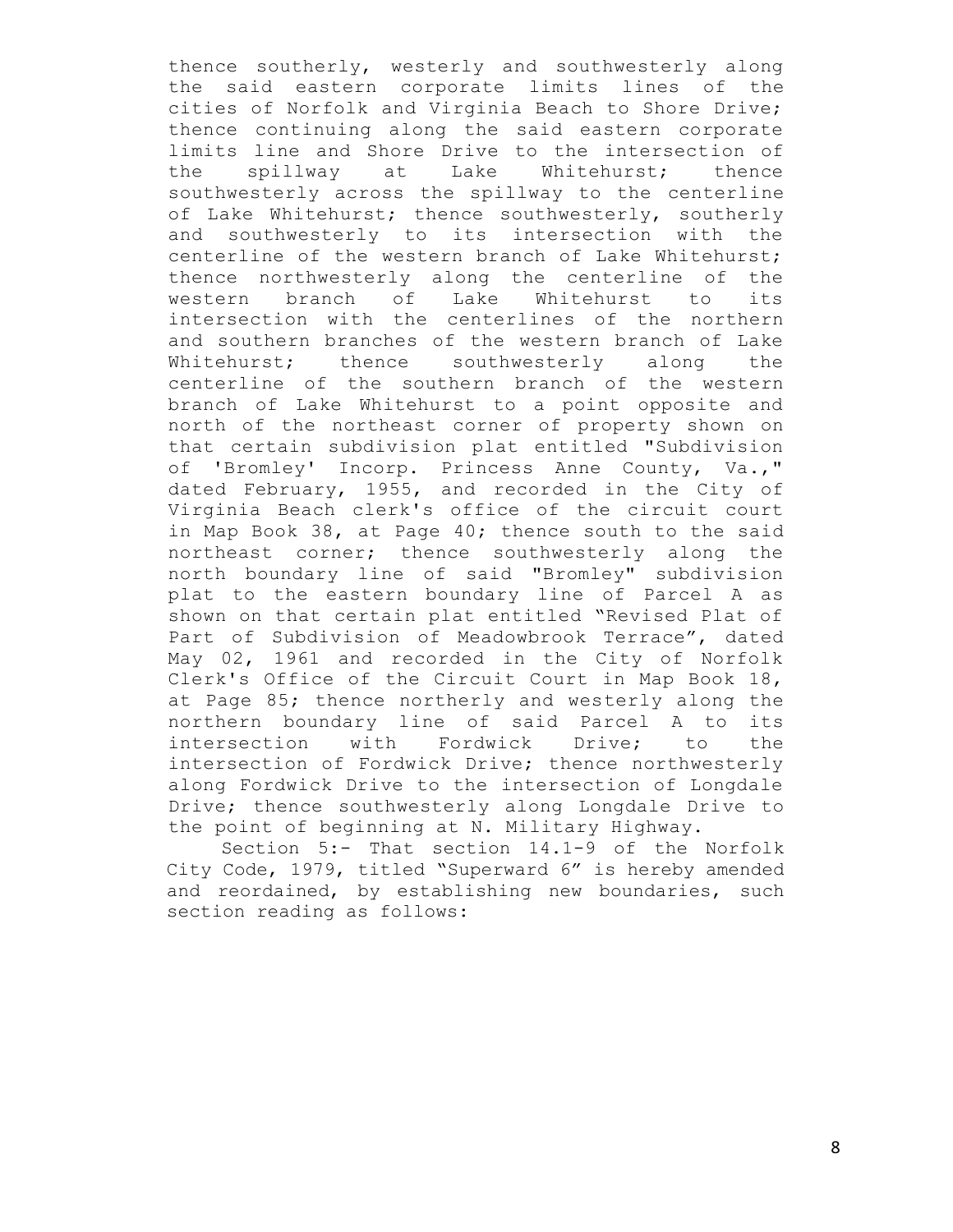Sec. 14.1-9. Superward 6.

Ward No. 6 shall consist of that part of the City of Norfolk which is bounded as follows:

Beginning at the intersection of Shore Drive and E. Little Creek Road; thence, southeasterly along Shore Drive to the intersection of the easterly corporate limits line of the City of Norfolk; thence, meandering southerly along the easterly corporate limits line of the City of Norfolk, the westerly corporate limits line of the City of Virginia Beach, and along Shore Drive to its intersection with the outfall canal from Lake Whitehurst to the southern branch of Little Creek; thence, generally southwesterly across the Lake Whitehurst spillway and along the centerline of Lake Whitehurst to its intersection with the extension of the eastern line of Parcel "A" (6610 Fordwick Drive) as shown on that certain plat entitled "Revised Plat of Part of Subdivision of Meadowbrook Terrace", dated May 02, 1961 and recorded in the City of Norfolk Clerk's Office of the Circuit Court in Map Book 18, at Page 85; thence northerly and westerly along the northern boundary line of said Parcel A to its intersection with Fordwick Drive; thence northwesterly along Fordwick Drive to its intersection with Longdale Drive; thence, westerly along Longdale Drive to its intersection with N. Military Highway; thence, northwesterly along N. Military Highway to the intersection of E. Little Creek Road; thence, westerly along E. Little Creek Road to the intersection of Tidewater Drive; thence, northerly along Tidewater Drive to the intersection of the northern boundary line of Northside Park; thence, westerly along the northern boundary line of Northside Park to the centerline of Mason Creek; thence, northwesterly along the centerline of Mason Creek to the intersection of the line dividing Merrimac Park and the Norfolk Naval Base; thence, northerly along said dividing line between Merrimac Park and the Norfolk Naval Base to its intersection with Bay Avenue; thence, easterly along Bay Avenue to the intersection of First View Street; thence, northeasterly along First View Street to the intersection of Ridgewell Avenue; thence, northerly and northwesterly along Ridgewell Avenue to the intersection of Rippard Avenue; thence, northeasterly and northerly along Rippard Avenue to the intersection of O'Conner Crescent; thence, northeasterly and northerly along O'Conner Crescent to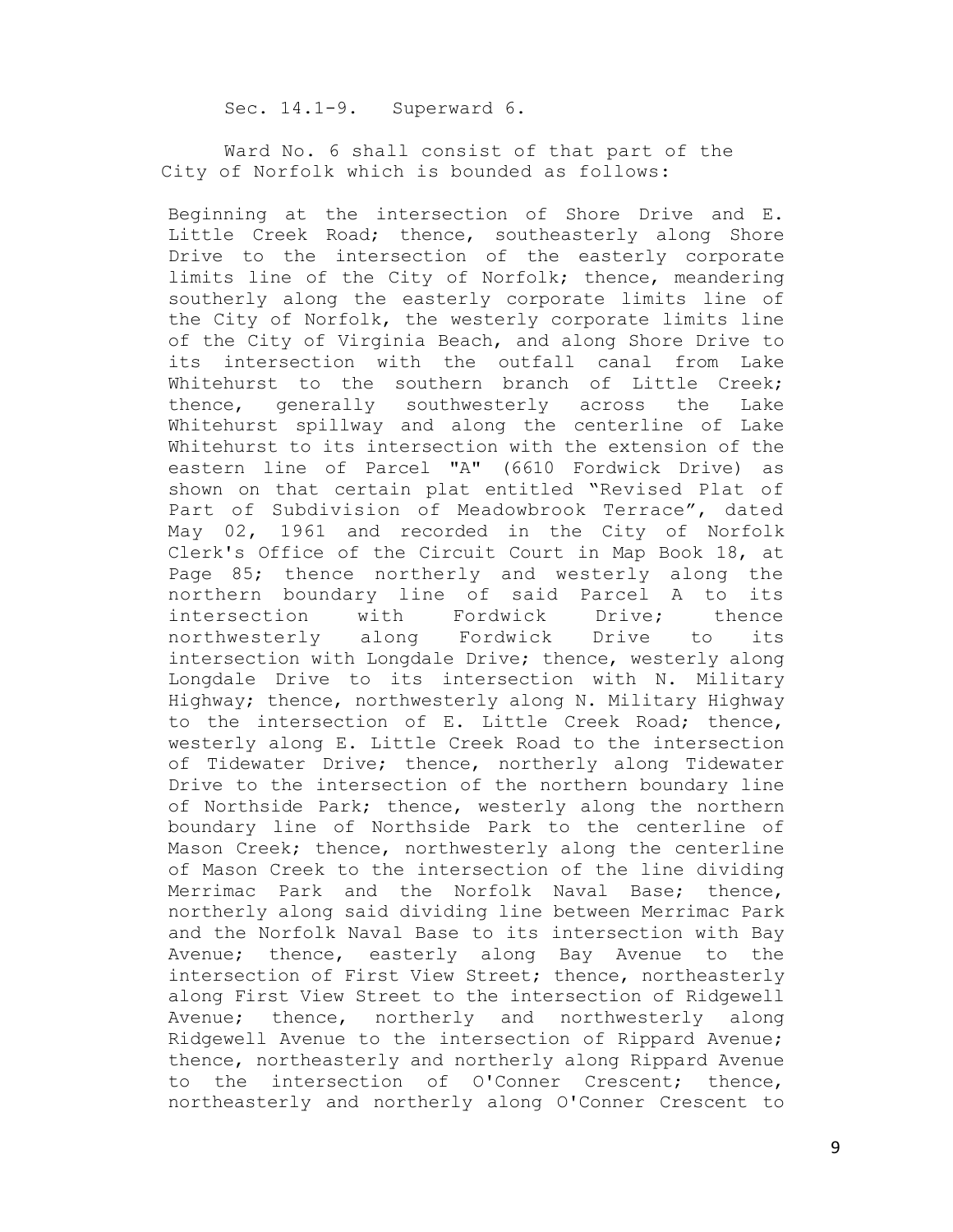the intersection of 4th View Street; thence, northeasterly along 4th View Street to the intersection of Interstate Highway Route 64; thence, northerly and northwesterly along Interstate Highway Route 64 to the intersection of the eastern shoreline of Willoughby Bay; thence, southerly, westerly and southerly along the eastern shoreline of Willoughby Bay to the intersection of said shoreline and Bellinger Boulevard; thence, westerly along Bellinger Boulevard to the intersection of Admiral Tausig Boulevard; thence, westerly along Admiral Tausig Boulevard to the intersection of Hampton Boulevard; thence, southerly along Hampton Boulevard to the westerly extension of the northern boundary line of Glenwood Annex as shown on that certain plat entitled "Amended Plat property of Glenwood Annex Corporation," dated October, 1909, and recorded in the City of Chesapeake Clerk's Office of the Circuit Court in Map Book 10, at Pages 71, 72 and 73; thence, easterly along said westerly extension of the northern boundary line and the said northern boundary line said of Glenwood Annex to the eastern boundary line of said Glenwood Annex in Boush Creek; thence, southerly along said eastern boundary line of Glenwood Annex along the meanders of Boush Creek to the northeast corner of Terminal Heights as shown on that certain plat entitled "Terminal Heights," dated July 9, 1913, and recorded in the City of Chesapeake Clerk's Office of the Circuit Court in Map Book 13, at Page 97; thence, southerly, westerly and northerly along the eastern, southern and western boundary lines of said Terminal Heights to the southeast corner of Glenwood Park as shown on that certain plat entitled "Glenwood Park," date of recordation being November 26, 1907, in the City of Chesapeake Clerk's Office of the Circuit Court in Map Book 8, at Page 1; thence, westerly along the said southern boundary line of Glenwood Park to the intersection of Hampton Boulevard; thence, southeasterly along Hampton Boulevard to the intersection of an extension of the northern boundary line of the property shown on that certain plat entitled "Subdivision of Property of Catherine I. Gilleland," dated October 3, 1985, and recorded in the City of Norfolk Clerk's Office of the Circuit Court in Map Book 42, at Page 17, said northern boundary line also being the southern boundary line of the Virginia Ports Authority; thence, easterly along the extension of the said northern boundary line and the said southern boundary line of the Virginia Ports Authority to the intersection with Harrison Road, shown as "Road" on plat entitled "White Town" dated August 26, 1918, and recorded in the City of Chesapeake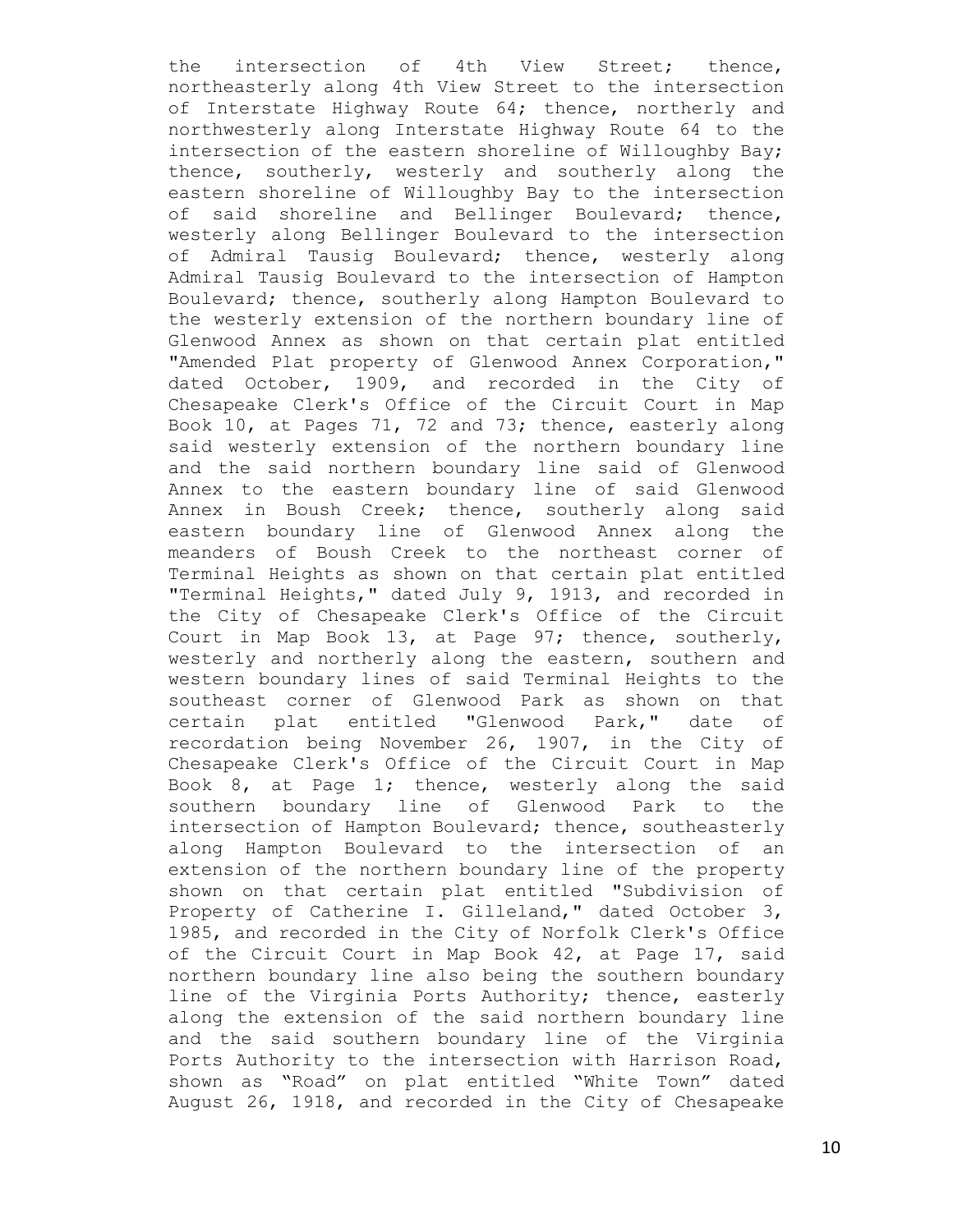Clerk's Office of the Circuit Court in Map Book 16, at Page 31; thence eastward along Harrison Road to the intersection with Meads Road; thence along Meads Road to the intersection with the prolonged line between Lot 11 as shown on plat entitled "Boulevard Homes", dated November 1946 recorded in the City of Norfolk Clerk's Office of the Circuit Court in Map Book 12, at Page 88A and Lot 8 as shown on plat entitled "North Shore Gardens", dated May 1950 recorded in the City of Norfolk Clerk's Office of the Circuit Court in Map Book 13, at Page 110; thence northeastward along the line between said Lots 11 and 8 to the southern boundary line of the Virginia Ports Authority; thence easterly along said southern boundary line of the Virginia Ports Authority to the western boundary line of North Titustown as shown on that certain plat entitled "Subdivision of Lots 1 to 28 incl., Block 14 Amended Plat of North Titustown," dated September, 1962, and recorded in the City of Norfolk Clerk's Office of the Circuit Court in Map Book 19, at Page 61; thence, southerly along the said western boundary line of said North Titustown to the intersection of W. Little Creek Road; thence, westerly along W. Little Creek Road to the intersection of Tapley Avenue; thence, southerly along Tapley Avenue to the intersection of Milton Street; thence, easterly along Milton Street to the intersection of Milton Street and the westerly boundary of Logan Park as shown on that certain plat entitled "Logan Park," dated 1909 and recorded in the City of Chesapeake Clerk's Office of the Circuit Court in Map Book 9, at Pages 69 and 71; thence, southerly, southwesterly and easterly along the boundary lines of said Logan Park to the intersection of the easterly extension of the southern boundary line of said Logan Park and Diven Street; thence, southerly along Diven Street to the intersection of Diven Street and the westerly extension of the northern line of Lot 43A as shown that certain plat entitled "Plat of property of A. T. Stroud at Sewells Point Norfolk Co. Va. known as Titustown," dated April, 1901, and recorded in the City of Chesapeake Clerk's Office of the Circuit Court in Map Book 10, at Page 25; thence easterly along the northern line of Lot 43A to where it intersects with the western line of Lot 44B as shown on "Titustown" plat; thence southward along the back property lines of Lots 43A and 45 as shown on "Titustown" plat to the southern boundary of "Titustown"; thence easterly along the southern boundary line of said Titustown to the western boundary line of Colony Point as shown on that certain plat entitled "Colony Point," dated March, 1947, and recorded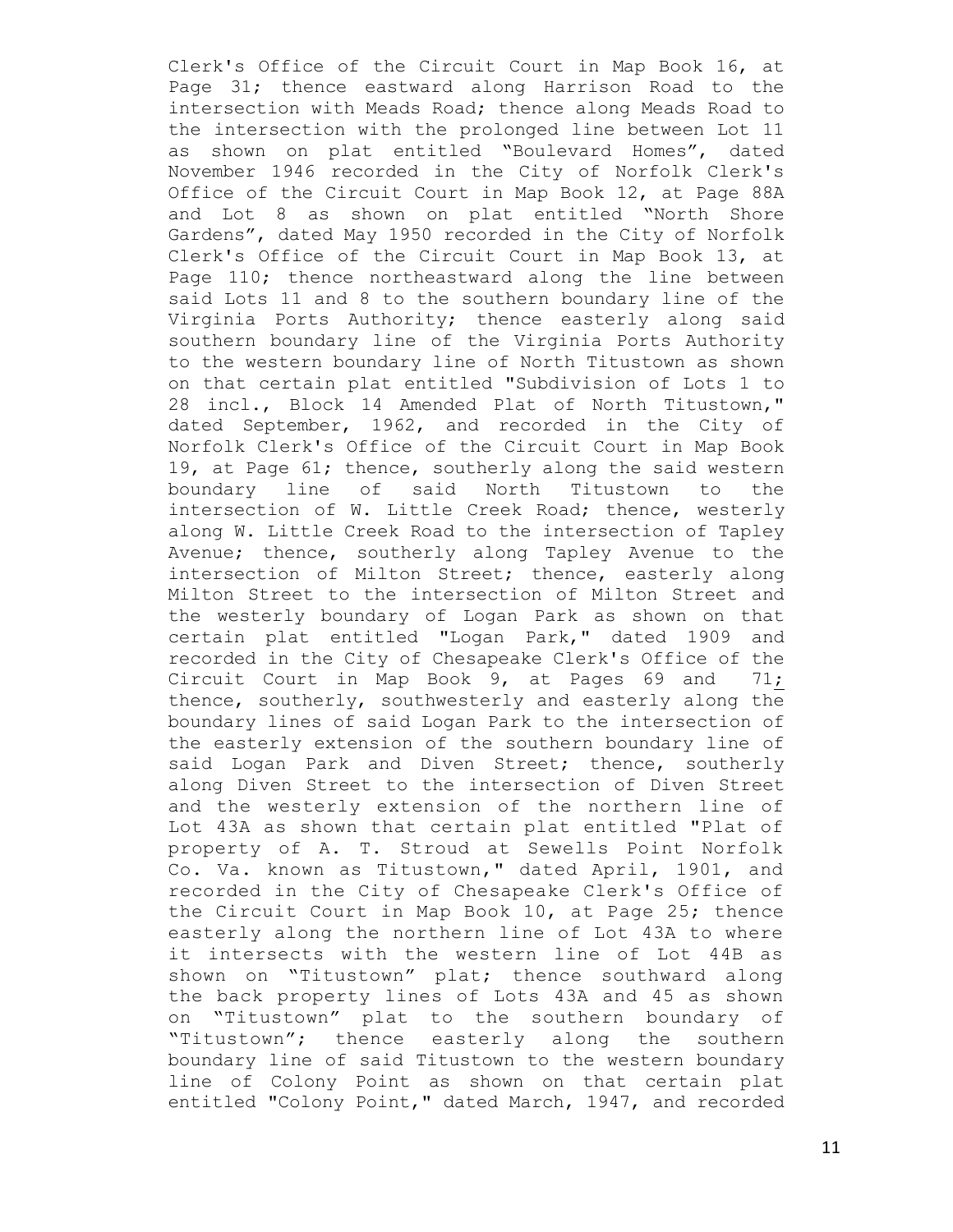in the City of Norfolk Clerk's Office of the Circuit Court in Map Book 13, at Page 9; thence, northerly along the western boundary line of said Colony Point to the southern boundary line of Colony Point Apartments as shown on that certain plat entitled "Resubdivision of Colony Point Apartments," dated June, 1964, and recorded in the City of Norfolk Clerk's Office of the Circuit Court in Map Book 21, at Page 23; thence, southwesterly, northwesterly and northerly along the southern and western boundary lines of said Colony Point Apartments and its western boundary line extended to the intersection with W. Little Creek Road; thence, easterly along W. Little Creek Road to the intersection with the southerly extension of the western line of Block 1, as shown on that certain plat entitled "Sussex at Norfolk," dated June 1, 1947, and duly recorded in the Clerk's Office of the Circuit Court of City of Norfolk, Virginia in Map Book 12, at Page 119; thence, northerly along the western line of Block 1, across Meads Road and long the western and northern lines of Block 9 of aforesaid plat to its intersection with Ruthven Road; thence, northerly along Ruthven Road to its intersection with Terminal Boulevard; thence, easterly along Terminal Boulevard to the intersection of Interstate Highway Route 564; thence, southeasterly along Interstate Highway Route 564 to the intersection of Interstate Highway Route 64; thence, southeasterly along Interstate Highway Route 64 to the intersection of Tidewater Drive; thence, southerly along Tidewater Drive to the intersection of Lafayette Boulevard; thence, westerly and southerly along Lafayette Boulevard to the intersection of Lafayette River; thence, northerly and northwesterly along the Lafayette River to the intersection of the Lafayette River and the easterly extension of La Valette Avenue; thence, westerly along said easterly extension of La Valette Avenue and La Valette Avenue to the intersection of Granby Street; thence, northerly along Granby Street to the intersection of Delaware Avenue; thence, westerly along Delaware Avenue to the intersection of Omohundro Avenue; thence, southerly along Omohundro Avenue to the intersection of 38th Street; thence, westerly along 38th Street to the intersection of Colley Avenue; thence, northerly along Colley Avenue to the intersection of 39th Street; thence, easterly along 39th Street to the intersection of Mayflower Road; thence, northerly along Mayflower Road to the intersection of the easterly extension of 47th Street; thence, westerly along the said easterly extension of 47th Street and 47th Street to the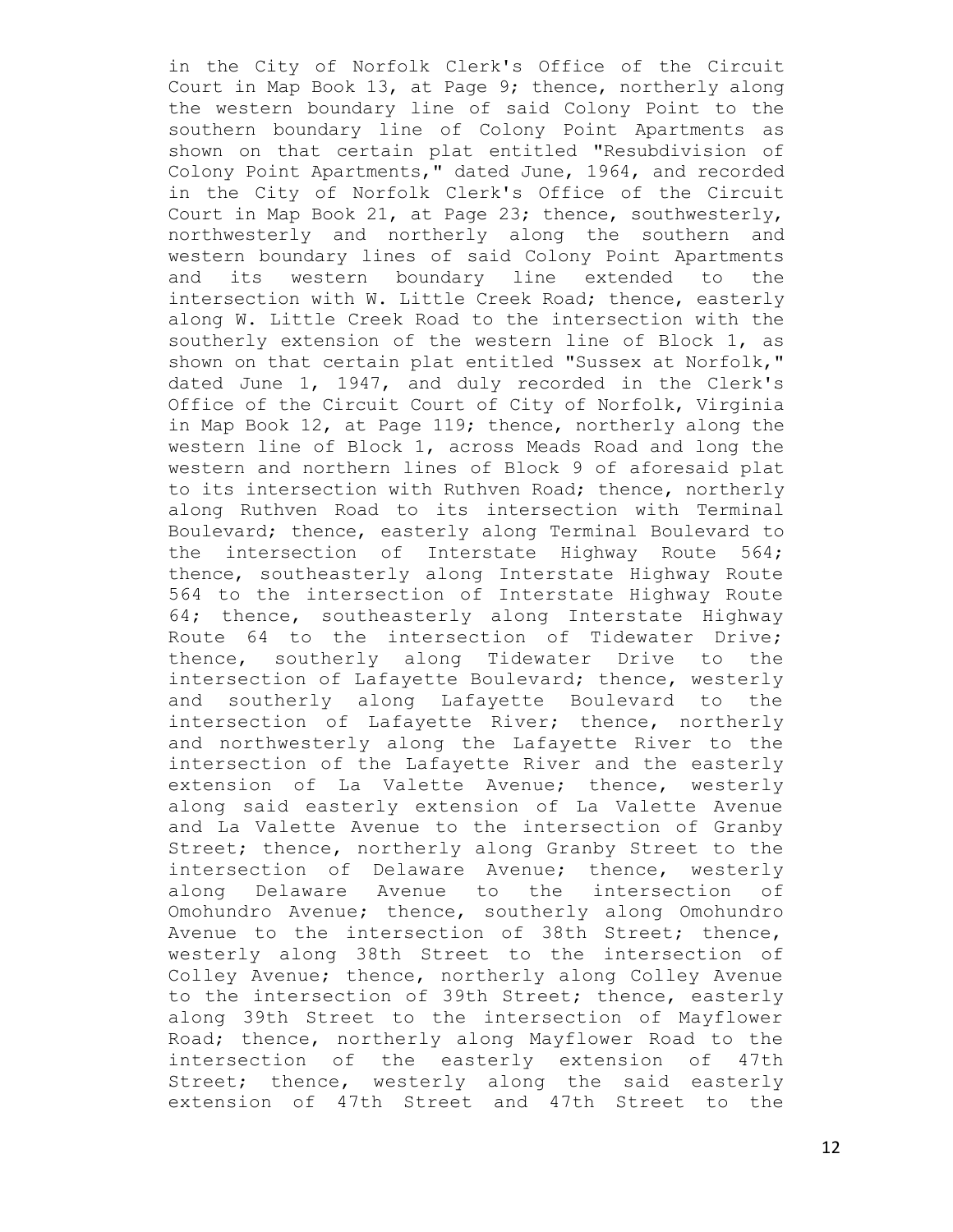intersection of 47th Street and Hampton Boulevard; thence, southerly along Hampton Boulevard to the intersection of 43rd Street; thence, westerly along 43rd Street to the intersection of Powhatan Avenue; thence, southerly along Powhatan Avenue to the intersection of 38th Street; thence, easterly along 38th Street to the intersection of Parker Avenue; thence, southerly along Parker Avenue to the intersection of property of the Norfolk and Southern Railway; thence, southeasterly along the property of Norfolk and Southern Railway to the intersection of Monticello Avenue; thence, southwesterly along Monticello Avenue to the intersection of St. Pauls Boulevard; thence, southerly along St. Pauls Boulevard to the intersection of Waterside Drive; thence, easterly along Waterside Drive to the line of the Berkley Bridge; thence, southerly along the line of the Berkley Bridge to the Eastern Branch of the Elizabeth River; thence, westerly along the Eastern Branch of the Elizabeth River to its intersection with the corporate limits line of the city; thence, northerly and easterly along the corporate limits line as it follows the Elizabeth River to the Chesapeake Bay; thence, easterly and southeasterly along the corporate limits line of the city as it follows the southerly shoreline of the Chesapeake Bay to the easternmost corporate limits line of the city at Little Creek Inlet; thence, southerly, westerly and southwesterly along the corporate limits lines of the cities of Norfolk and Virginia Beach near the intersection of E. Little Creek Road and Shore Drive; thence, westerly to the point of beginning at the intersection of E. Little Creek Road and Shore Drive.

Section 6: That section 14.1-10 of the Norfolk City Code, 1979, titled "Superward 7" is hereby amended and reordained, by establishing new boundaries, such section reading as follows:

Sec. 14.1-10. Ward 7.

Ward No. 7 shall consist of that part of the city which is bounded as follows:

Beginning at the intersection of the eastern corporate limits line of the City of Norfolk, the western corporate limits line of the City of Virginia Beach, and Northampton Boulevard; thence, northwesterly, northeasterly and northwesterly along the said corporate limits line to the intersection of the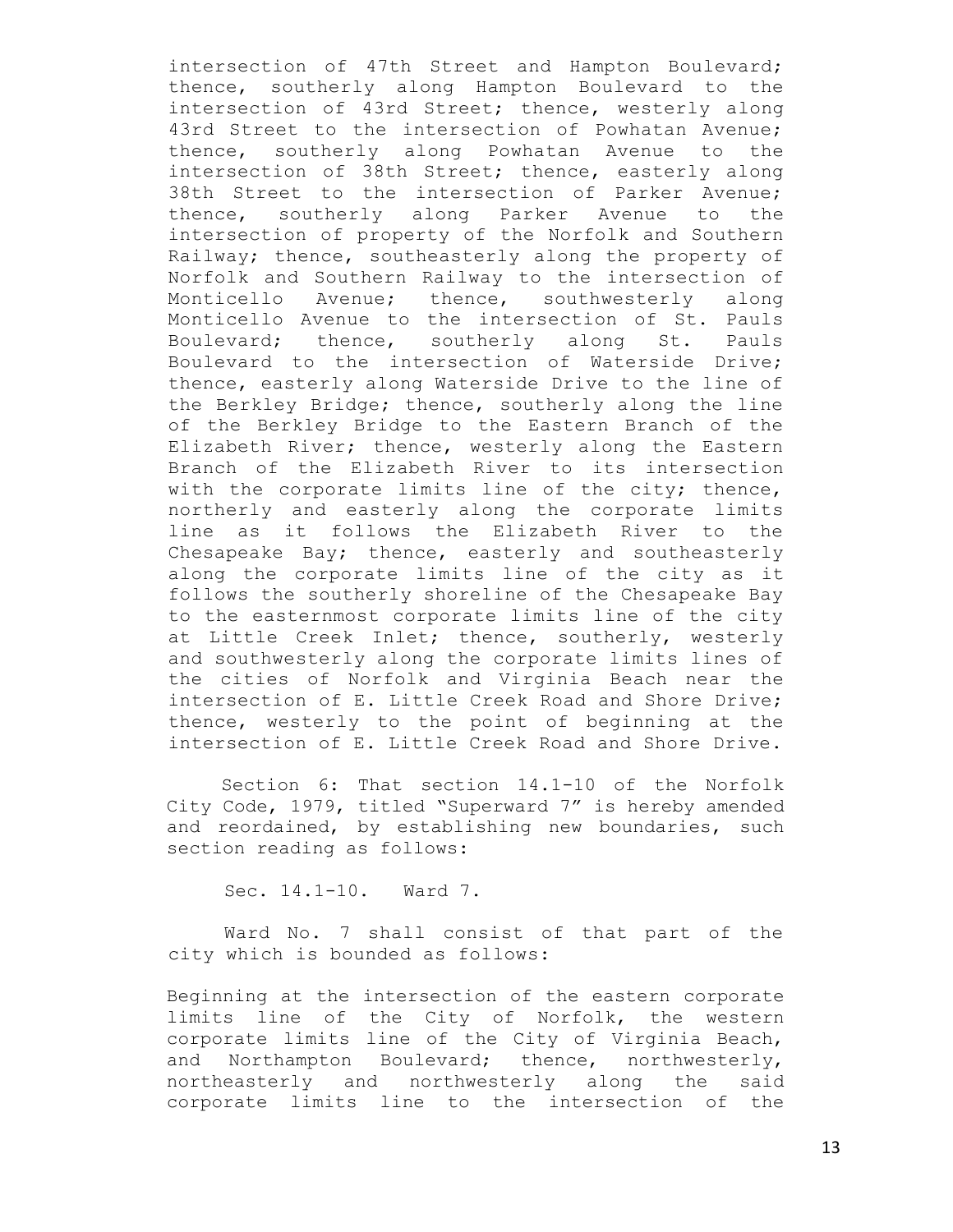corporate limits line along Shore Drive with the outfall canal from Lake Whitehurst to the southern branch of Little Creek; thence, generally southwesterly across the Lake Whitehurst spillway and along the centerline of Lake Whitehurst to its intersection with the extension of the eastern line of Parcel "A" (6610 Fordwick Drive) as shown on that certain plat entitled "Revised Plat of Part of Subdivision of Meadowbrook Terrace", dated May 02, 1961 and recorded in the City of Norfolk Clerk's Office of the Circuit Court in Map Book 18, at Page 85; thence northerly and westerly along the northern boundary line of said Parcel A to its intersection with Fordwick Drive; thence northwesterly along Fordwick Drive to its intersection with Longdale Drive; thence, westerly along Longdale Drive to its intersection with N. Military Highway; thence, northwesterly along N. Military Highway to the intersection of E. Little Creek Road; thence, westerly along E. Little Creek Road to the intersection of Tidewater Drive; thence, northerly along Tidewater Drive to the intersection of the northern boundary line of Northside Park; thence, westerly along the northern boundary line of Northside Park to the centerline of Mason Creek; thence, northwesterly along the centerline of Mason Creek to the intersection of the line dividing Merrimac Park and the Norfolk Naval Base; thence, northerly along said dividing line between Merrimac Park and the Norfolk Naval Base to its intersection with Bay Avenue; thence, easterly along Bay Avenue to the intersection of First View Street; thence, northeasterly along First View Street to the intersection of Ridgewell Avenue; thence, northerly and northwesterly along Ridgewell Avenue to the intersection of Rippard Avenue; thence, northerly and northwesterly along Ridgewell Avenue to the intersection of Rippard Avenue; thence, northeasterly and northerly along Rippard Avenue to the intersection of O'Conner Crescent; thence, northeasterly and northerly along O'Conner Crescent to the intersection of 4th View Street; thence, northeasterly along 4th View Street to the intersection of Interstate 64; thence, northerly and northwesterly along Interstate Highway Route 64 to the intersection of the eastern shoreline of Willoughby Bay; thence, southerly, westerly and southerly along the eastern shoreline of Willoughby Bay to the intersection of said shoreline and Bellinger Boulevard; thence, westerly along Bellinger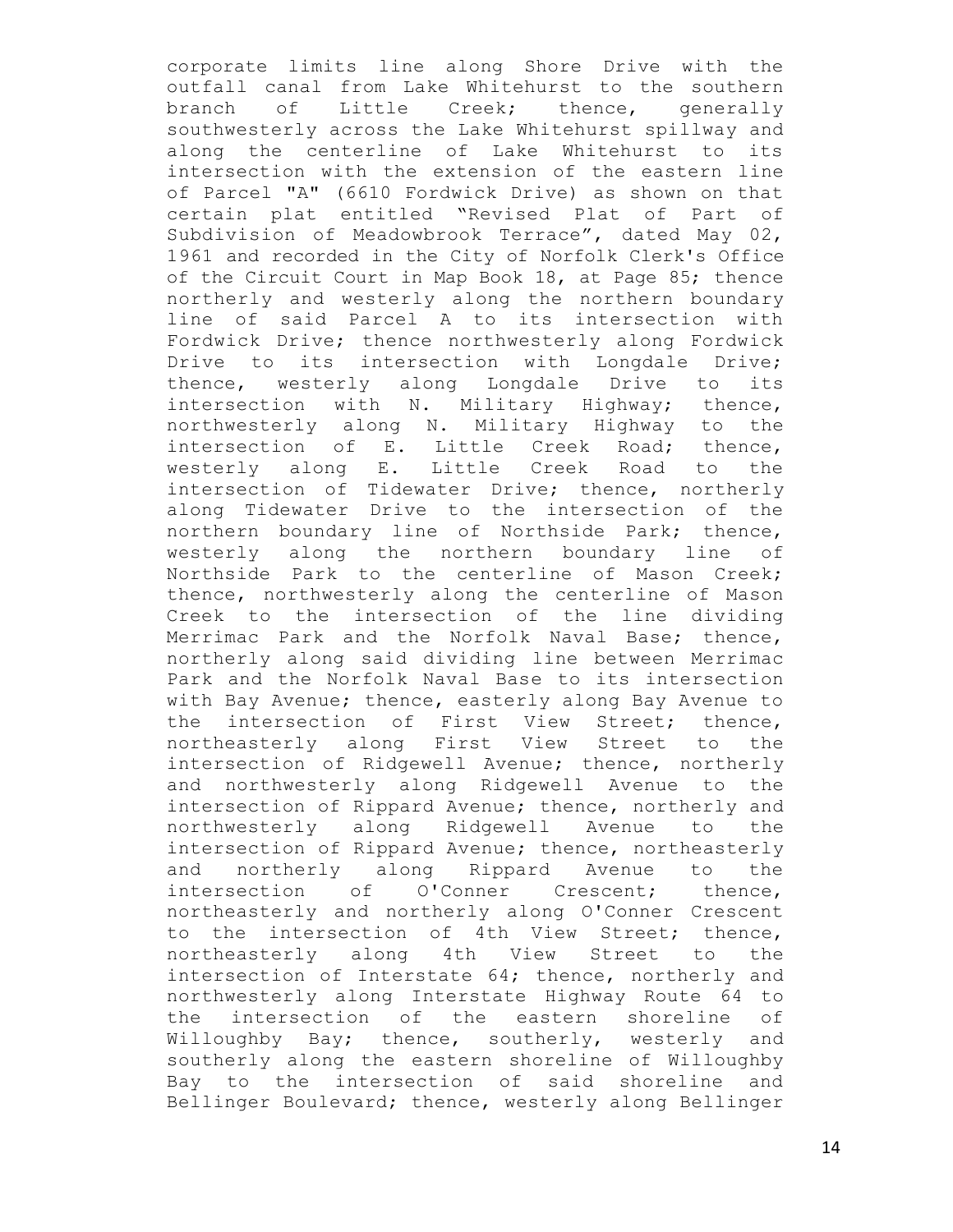Boulevard to the intersection of Admiral Tausig Boulevard; thence, westerly along Admiral Tausig Boulevard to the intersection of Hampton Boulevard; thence, southerly along Hampton Boulevard to the westerly extension of the northern boundary line of Glenwood Annex as shown on that certain plat entitled "Amended Plat Property of Glenwood Annex Corporation," dated October, 1909, and recorded in the City of Chesapeake Clerk's Office of the Circuit Court in Map Book 10, at Pages 71, 72 and 73; thence, easterly along said westerly extension of the northern boundary line and the said northern boundary line of Glenwood Annex to the eastern boundary line of said Glenwood Annex in Boush Creek; thence, southerly along said eastern boundary line of Glenwood Annex, along the meanders of Boush Creek, to the northeast corner of Terminal Heights as shown on that certain plat entitled "Terminal Heights," dated July 9, 1913, and recorded in the City of Chesapeake Clerk's Office of the Circuit Court in Map Book 13, at Page 97; thence, southerly, westerly and northerly along the eastern, southern and western boundary lines of said Terminal Heights to the southeast corner of Glenwood Park as shown on that certain plat entitled "Glenwood Park," date of recordation being November 26, 1907, in the City of Chesapeake Clerk's Office of the Circuit Court in Map Book 8, at Page 1; thence, westerly along the said southern boundary line of Glenwood Park to the intersection of Hampton Boulevard; thence, southeasterly along Hampton Boulevard to the intersection of an extension of the northern boundary line of the property shown on that certain plat entitled "Subdivision of Property of Catherine I. Gilleland," dated October 3, 1985, and recorded in the City of Norfolk Clerk's Office of the Circuit Court in Map Book 42, at Page 17, said northern boundary line also being the southern boundary line of the Virginia Ports Authority; thence, easterly along the extension of the said northern boundary line and the said southern boundary line of the Virginia Ports Authority to the intersection with Harrison Road, shown as "Road" on plat entitled "White Town" dated August 26, 1918, and recorded in the City of Chesapeake Clerk's Office of the Circuit Court in Map Book 16, at Page 31; thence eastward along Harrison Road to the intersection with Meads Road; thence along Meads Road to the intersection with the prolonged line between Lot 11 as shown on plat entitled "Boulevard Homes", dated November 1946 recorded in the City of Norfolk Clerk's Office of the Circuit Court in Map Book 12, at Page 88A and Lot 8 as shown on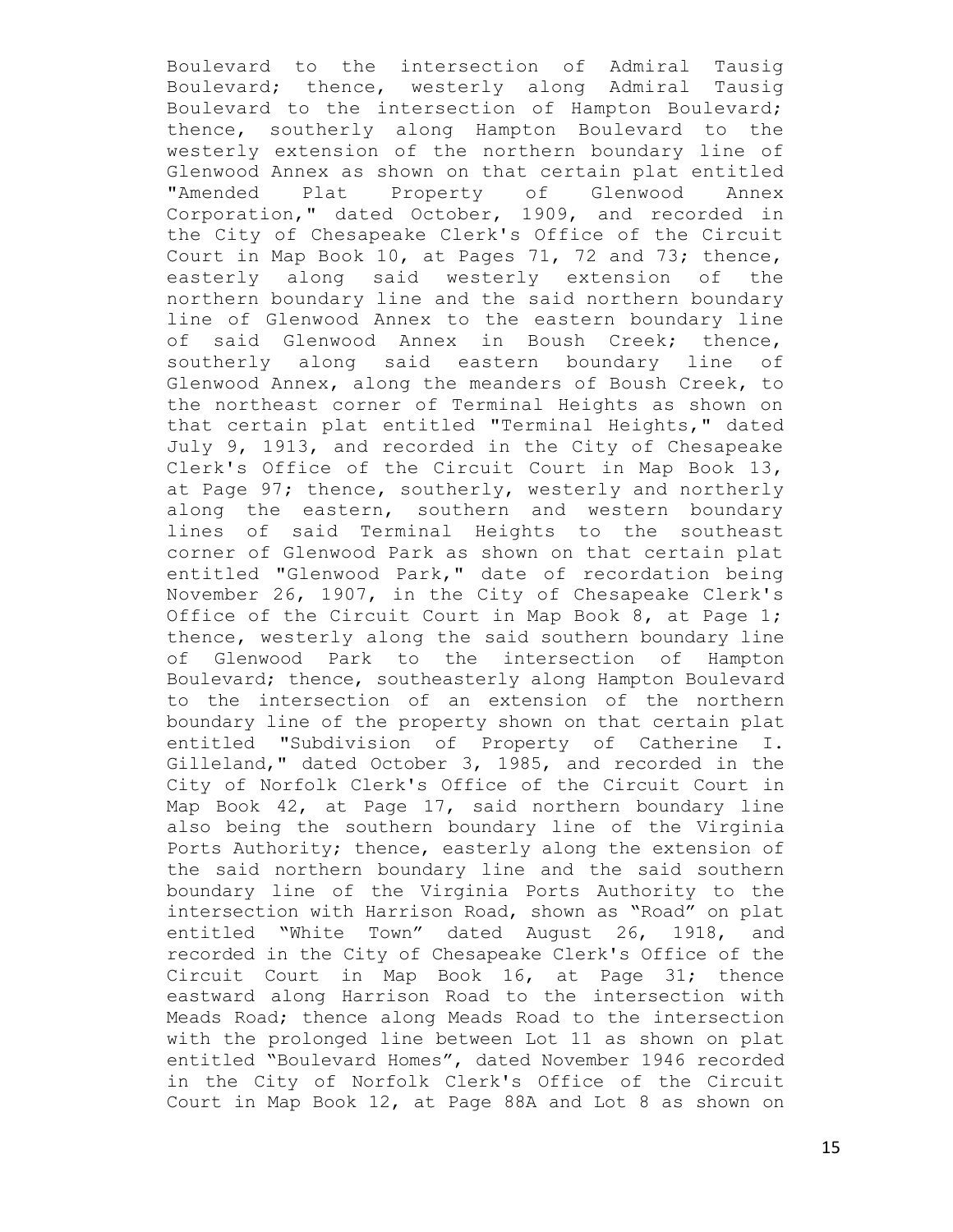plat entitled "North Shore Gardens", dated May 1950 recorded in the City of Norfolk Clerk's Office of the Circuit Court in Map Book 13, at Page 110; thence northeastward along the line between said Lots and 8 to the southern boundary line of the Virginia Ports Authority; thence easterly along said southern boundary line of the Virginia Ports Authority to the western boundary line of North Titustown as shown on that certain plat entitled "Subdivision of Lots 1 to 28 incl., Block 14 Amended Plat of North Titustown," dated September, 1962, and recorded in the City of Norfolk Clerk's Office of the Circuit Court in Map Book 19, at Page 61; thence, southerly along the said western boundary line of said North Titustown to the intersection of W. Little Creek Road; thence, westerly along W. Little Creek Road to the intersection of Tapley Avenue; thence, southerly along Tapley Avenue to the intersection of Milton Street; thence, easterly along Milton Street to the intersection of Milton Street and the westerly boundary of Logan Park as shown on that certain plat entitled "Logan Park," dated 1909 and recorded in the City of Chesapeake Clerk's Office of the Circuit Court in Map Book 9, at Pages 69 and 71; thence, southerly, southwesterly and easterly along the boundary lines of said Logan Park to the intersection of the easterly extension of the southern boundary line of said Logan Park and Diven Street; thence, southerly along Diven Street to the intersection of Diven Street and the westerly extension of the northern line of Lot 43A as shown that certain plat entitled "Plat of property of A. T. Stroud at Sewells Point Norfolk Co. Va. known as Titustown," dated April, 1901, and recorded in the City of Chesapeake Clerk's Office of the Circuit Court in Map Book 10, at Page 25; thence easterly along the northern line of Lot 43A to where it intersects with the western line of Lot 44B as shown on "Titustown" plat; thence southward along the back property lines of Lots 43A and 45 as shown on "Titustown" plat to the southern boundary of "Titustown"; thence easterly along the southern boundary line of said Titustown to the western boundary line of Colony Point as shown on that certain plat entitled "Colony Point," dated March, 1947, and recorded in the City of Norfolk Clerk's Office of the Circuit Court in Map Book 13, at Page 9; thence, northerly along the western boundary line of said Colony Point to the southern boundary line of Colony Point Apartments as shown on that certain plat entitled "Resubdivision of Colony Point Apartments," dated June, 1964, and recorded in the City of Norfolk Clerk's Office of the Circuit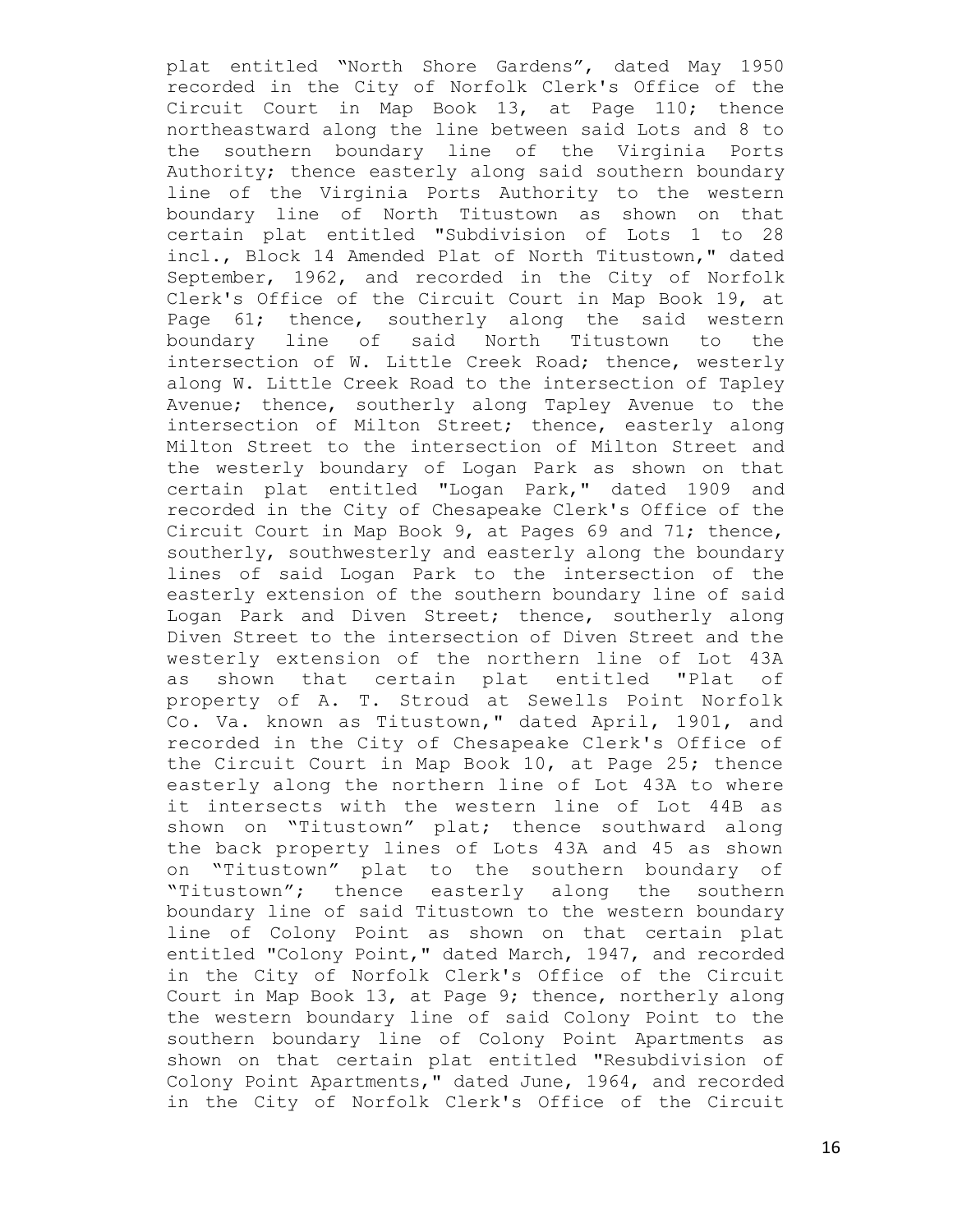Court in Map Book 21, at Page 23; thence, southwesterly, northwesterly and northerly along the southern and western boundary lines of said Colony Point Apartments and its western boundary line extended to the intersection with W. Little Creek Road; thence, easterly along W. Little Creek Road to the intersection with the southerly extension of the western line of Block 1, as shown on that certain plat entitled "Sussex at Norfolk," dated June 1, 1947, and duly recorded in the Clerk's Office of the Circuit Court of City of Norfolk, Virginia in Map Book 12, at Page 119; thence, northerly along the western line of Block 1, across Meads Road and long the western and northern lines of Block 9 of aforesaid plat to its intersection with Ruthven Road; thence, northerly along Ruthven Road to its intersection with Terminal Boulevard; thence, easterly along Terminal Boulevard to the intersection of Interstate Highway Route 564; thence, southeasterly along Interstate Highway Route 564 to the intersection of Interstate Highway Route 64; thence, southeasterly along Interstate Highway Route 64 to the intersection of Tidewater Drive; thence, southerly along Tidewater Drive to the intersection of Lafayette Boulevard; thence, westerly and southerly along Lafayette Boulevard to the intersection of Lafayette River; thence, northerly and northwesterly along the Lafayette River to the intersection of the Lafayette River and the easterly extension of La Valette Avenue; thence, westerly along said easterly extension of La Valette Avenue and La Valette Avenue to the intersection of Granby Street; thence, northerly along Granby Street to the intersection of Delaware Avenue; thence, westerly along Delaware Avenue to the intersection of Omohundro Avenue; thence, southerly along Omohundro Avenue to the intersection of 38th Street; thence, westerly along 38th Street to the intersection of Colley Avenue; thence, northerly along Colley Avenue to the intersection of 39th Street; thence, easterly along 39th Street to the intersection of Mayflower Road; thence, northerly along Mayflower Road to the intersection of the easterly extension of 47th Street; thence, westerly along the said easterly extension of 47th Street and 47th Street to the intersection of 47th Street and Hampton Boulevard; thence, southerly along Hampton Boulevard to the intersection of 43rd Street; thence, westerly along 43rd Street to the intersection of Powhatan Avenue; thence, southerly along Powhatan Avenue to the intersection of 38th Street; thence, easterly along 38th Street to the intersection of Parker Avenue; thence, southerly along Parker Avenue to the intersection of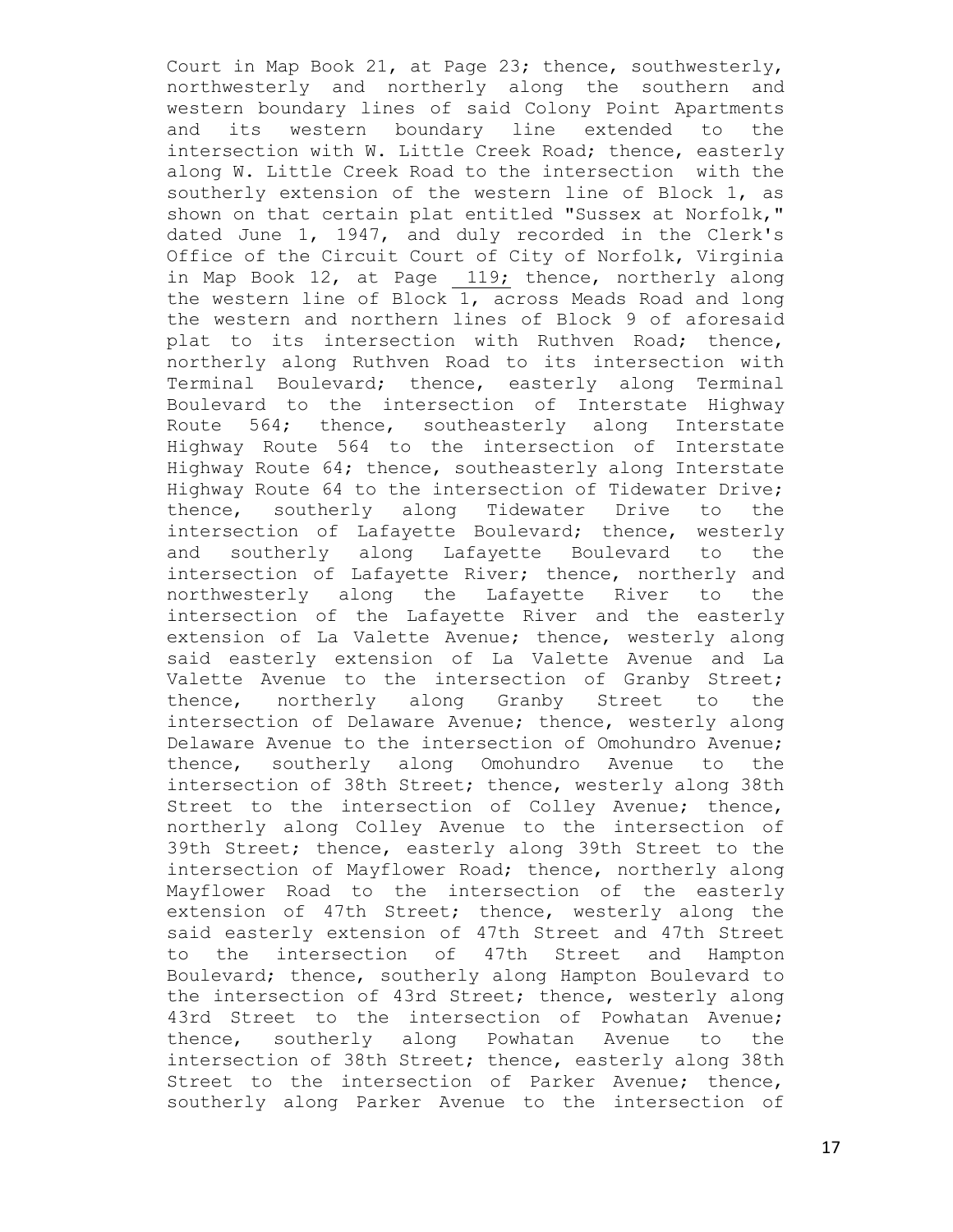property of the Norfolk and Southern Railway; thence, southeasterly along the property of Norfolk and Southern Railway to the intersection of Monticello Avenue; thence, southwesterly along Monticello Avenue to the intersection of St. Pauls Boulevard; thence, southerly along St. Pauls Boulevard to the intersection of Waterside Drive; thence, easterly along Waterside Drive to the line of the Berkley Bridge; thence, southerly along the line of the Berkley Bridge to the eastern branch of the Elizabeth River; thence, westerly along the eastern branch of the Elizabeth River to its intersection with the corporate limits line of the city; thence, southerly along the corporate limits line of the city as it follows the southern branch of the Elizabeth River; thence, meandering easterly and northeasterly along the corporate limits lines of the cities of Norfolk and Chesapeake to the intersection of Obendorfer Road and Berkley Avenue Extended; thence, southeasterly along of the corporate limits line of the city as it follows Berkley Avenue Extended to its intersection with the property of Norfolk and Southern Railway; thence, northeasterly along the corporate limits line of the city as it follows the property of Norfolk and Southern Railway to its intersection with the eastern branch of the Elizabeth River; thence, easterly along the corporate limits lines of the cities of Norfolk, Chesapeake and Virginia Beach as it follows the eastern branch of the Elizabeth River to its intersection with Newtown Road extended; thence, northeasterly along the corporate limits line of the City of Norfolk as it follows the extension of said Newtown Road and Newtown Road to the extension of the northern boundary line of property as shown on that certain plat entitled "Subdivision #3 of property of H.H.B. Inc.," dated September 26, 1963, and recorded in the City of Norfolk Clerk's Office of the Circuit Court in Map Book 20, at Page 63; thence, northwesterly along said northern boundary line and continuing along the eastern corporate limits line of the City of Norfolk, meandering northwesterly and northerly to the point of beginning at the intersection of the eastern corporate limits line of the City of Norfolk with Northampton Boulevard.